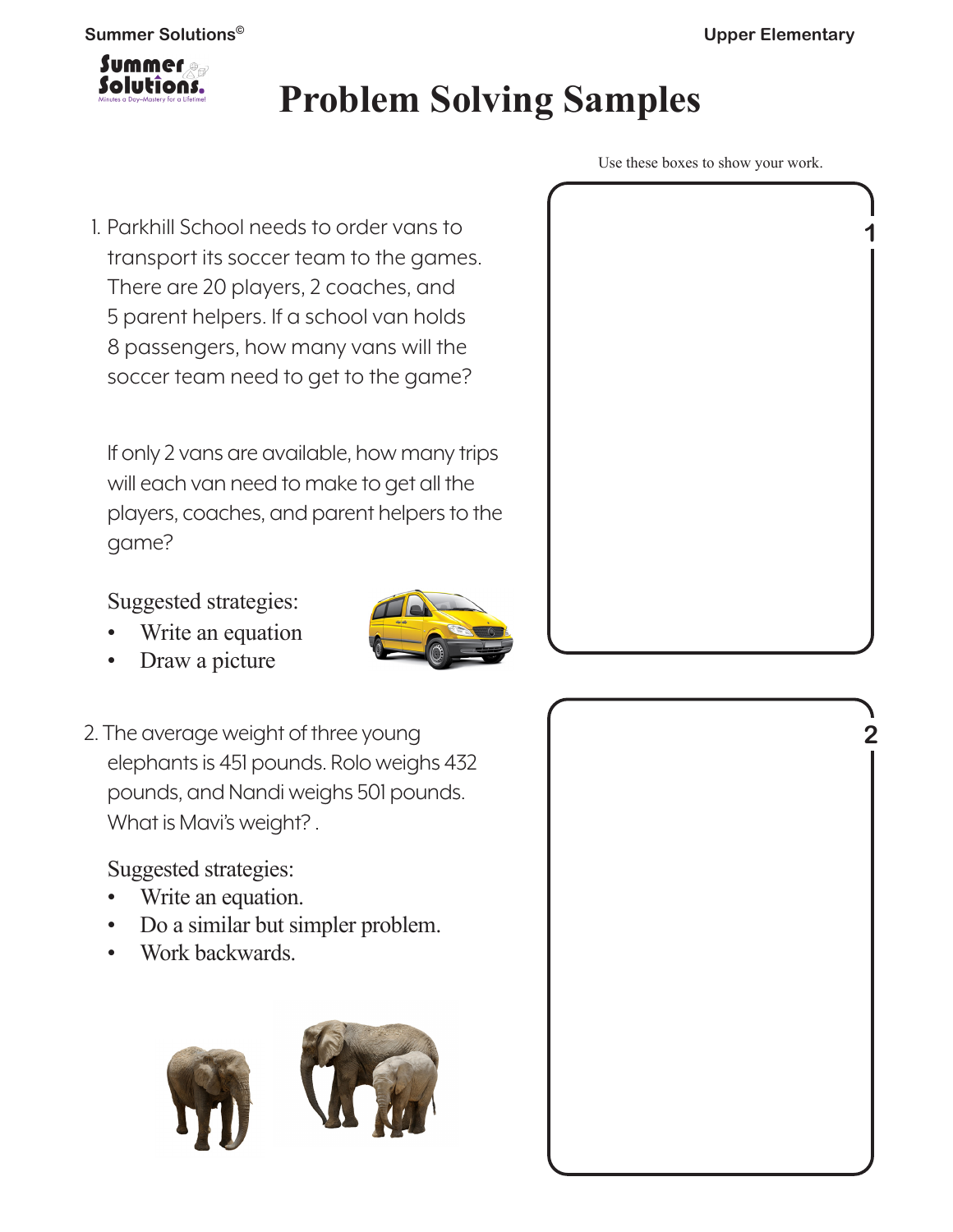

3. I'm thinking of two numbers whose sum is 15 and whose product is 56. What are the two numbers?

Suggested strategies:

- Guess and check.
- Write an equation.
- Do a similar but simpler problem.
- Work backwards.
- 4. I'm thinking of two numbers whose sum is 29 and whose product is 100. What are the two numbers?

Suggested strategies:

- Guess and check.
- Write an equation.
- Do a similar but simpler problem.
- Work backwards.
- 5. I'm thinking of two numbers whose sum is 13 and whose product is 42. What are the two numbers?

Suggested strategies:

- Guess and check.
- Write an equation.
- Do a similar but simpler problem.
- Work backwards.







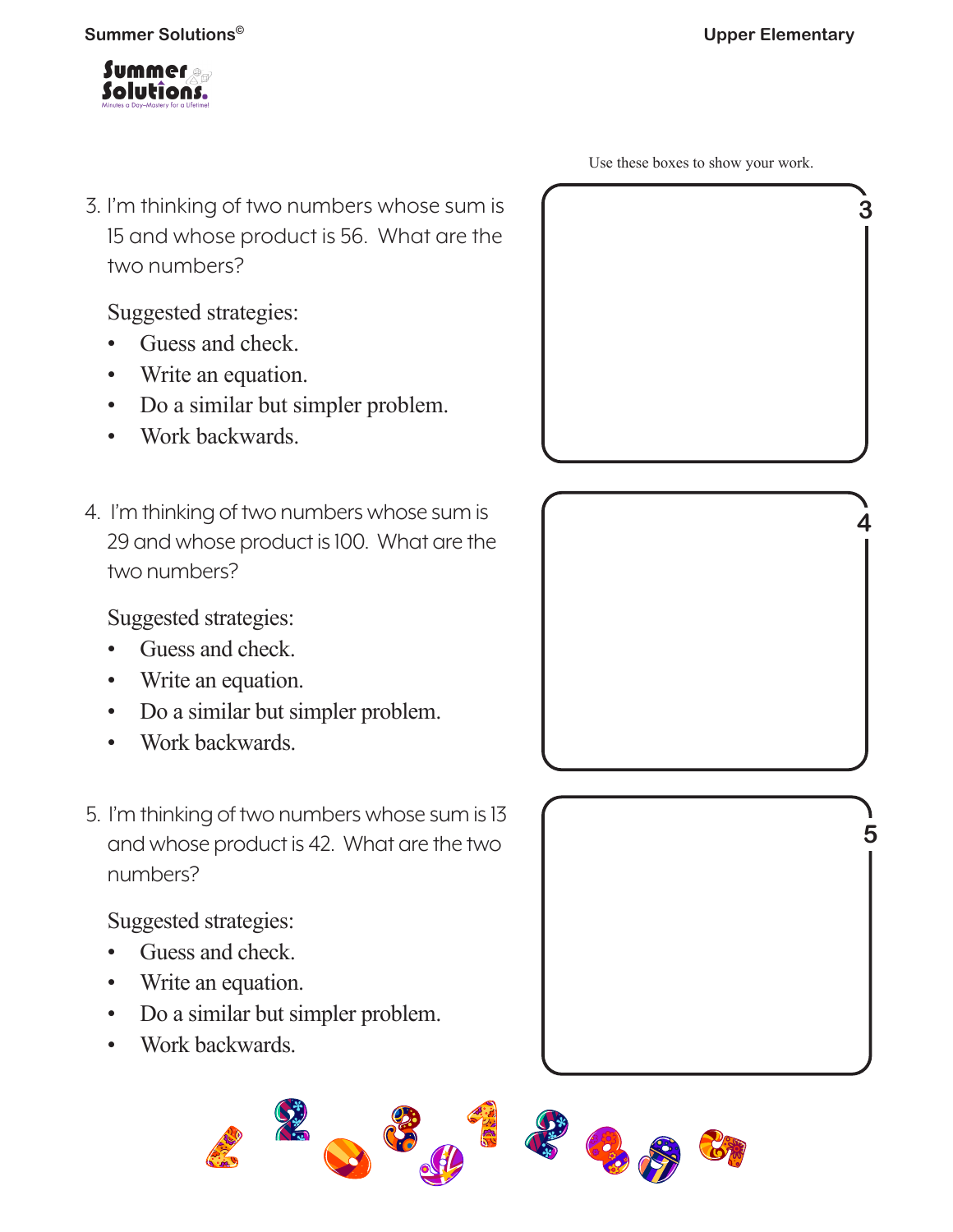

6. The fence around a rectangular field has a perimeter of 32 feet. The width of the field is 7 feet. Find the length of the field and the area of the field.

Suggested strategies:

- Guess and check.
- Write an equation.
- Do a similar but simpler problem.
- Work backwards.
- 7. Grandma Macy has seven coins in her purse. She has twice as many dimes as quarters. She has 57 cents. What are the coins in Grandma Macy's purse?

Suggested strategies:

- Draw a picture.
- Make a model.
- Guess and check.
- 8. Pearl has 75 cents. She has exactly 2 quarters. Show all the different coin combinations she can have. Suggested strategies:
	- Make an organized list.
	- Make a model.
	- Find a pattern





**8**

S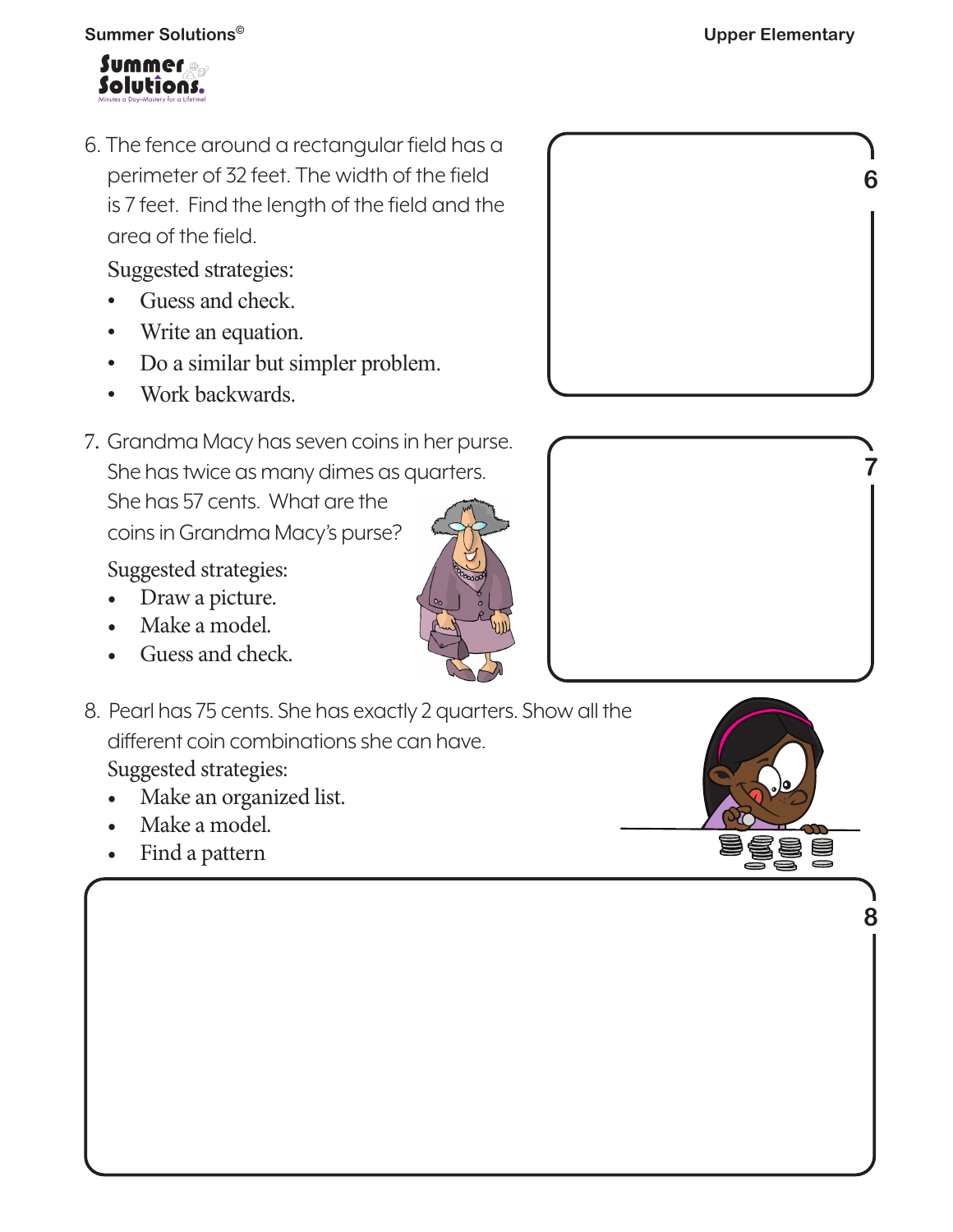**9**

**10**

**Summer Solutions© Upper Elementary**



9. Joy is taking care of the plants at her neighbor's house for two weeks. The lily needs to be watered every third day; the violet needs to be watered every fourth day, and the spider plant needs to be watered every sixth day. Eventually, all the plants will be watered on the same day On which day will that happen?

Suggested strategies:

- Make an organized list.
- Make a model.
- Find a pattern



10. Billy, Carol, Devon, and Ethan met at the bowling alley. Each shook hands with the others. How many handshakes were exchanged?

Suggested strategies:

- Draw a diagram. (Each handshake scenario makes a different geometric design.)
- Act it out.
- Find a pattern.
- Write an equation.

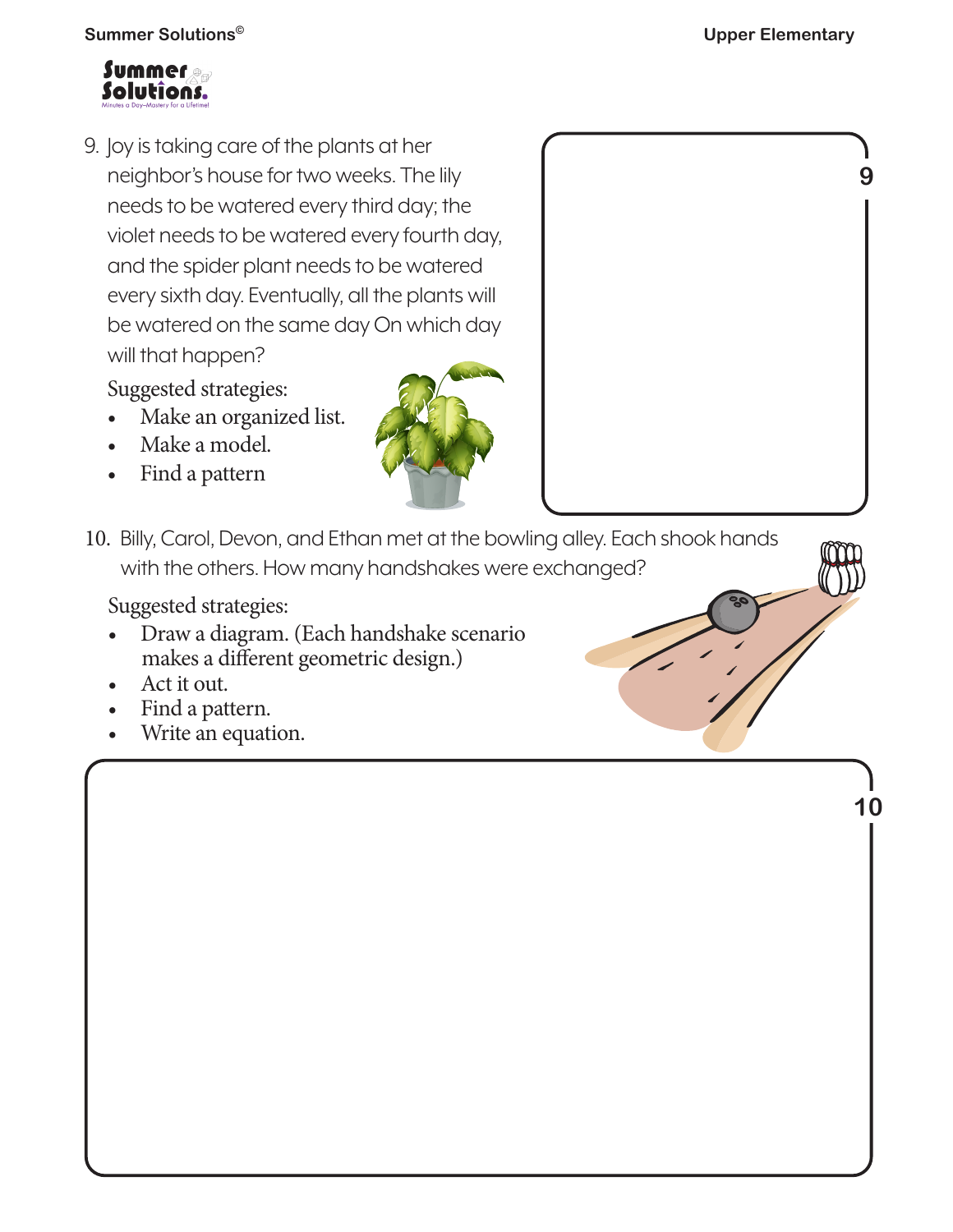**11**



11. Anita, Billy, Carol, Devon, and Ethan met at the bowling alley. Each shook hands with the others. How many handshakes were exchanged?

12. Anita, Billy, Carol, Devon, Ethan, and Freida met at the bowling alley. Each shook hands with the others. How many handshakes were exchanged?

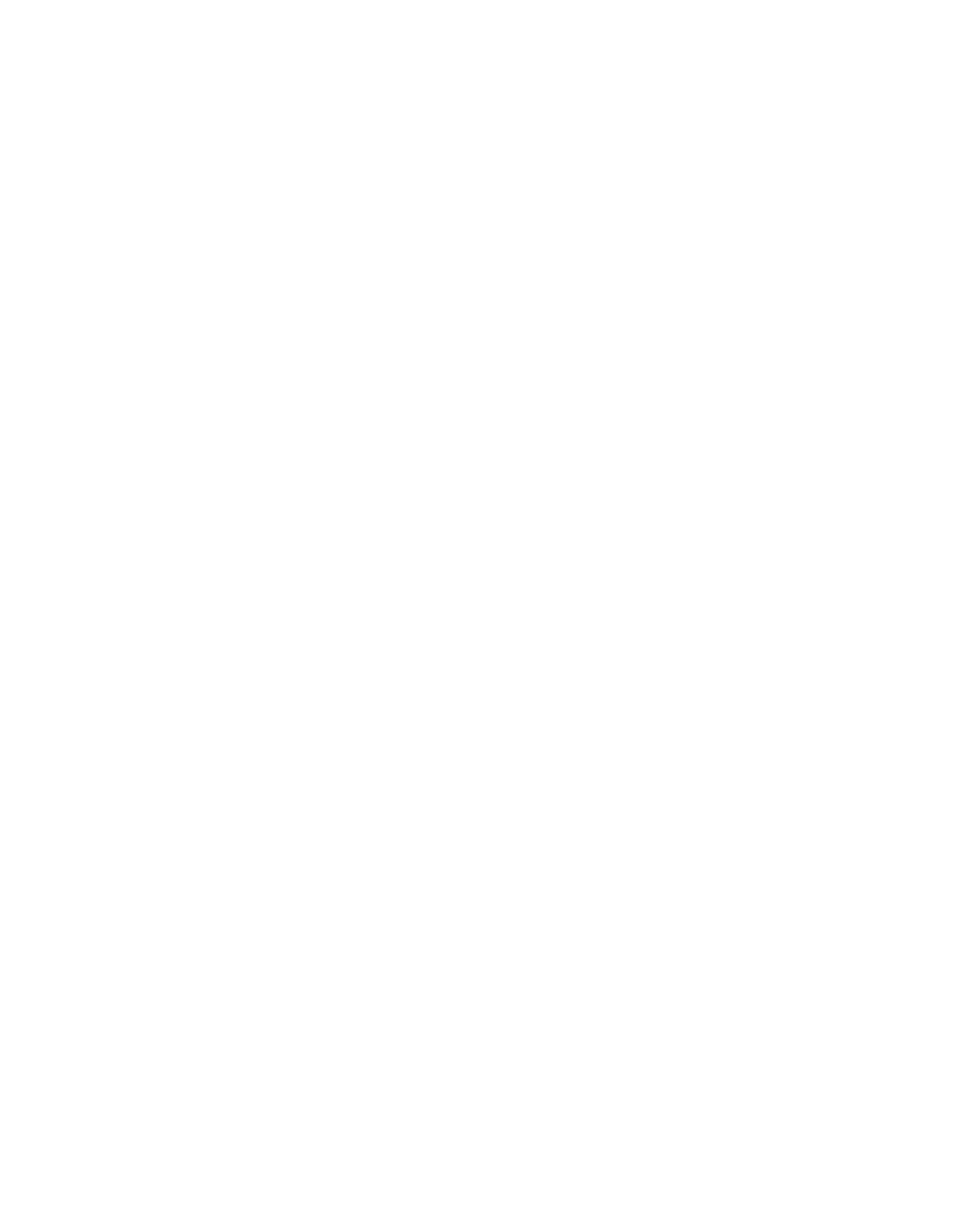

## **Problem Solving Samples ANSWERS**

1. Parkhill School needs to order vans to transport its soccer team to the games. There are 20 players, 2 coaches, and 5 parent helpers. If a school van holds 8 passengers, how many vans will the soccer team need to get to the game?

If only 2 vans are available, how many trips will each van need to make to get all the players, coaches, and parent helpers to the game?

Suggested strategies:

- Write an equation
- Draw a picture
- 2. The average weight of three young elephants is 451 pounds. Rolo weighs 432 pounds, and Nandi weighs 501 pounds. What is Mavi's weight?

Suggested strategies:

- Write an equation.
- Do a similar but simpler problem.
- Work backwards.



| $20 + 2 + 5 = 27$<br>$27 \div 8 = 3 R3$ |  |
|-----------------------------------------|--|
| <b>4 vans</b>                           |  |
| $16 + 16 = 32$<br>16 < 27<br>32 > 27    |  |
| 2 trips                                 |  |
|                                         |  |

Use these boxes to show your work.

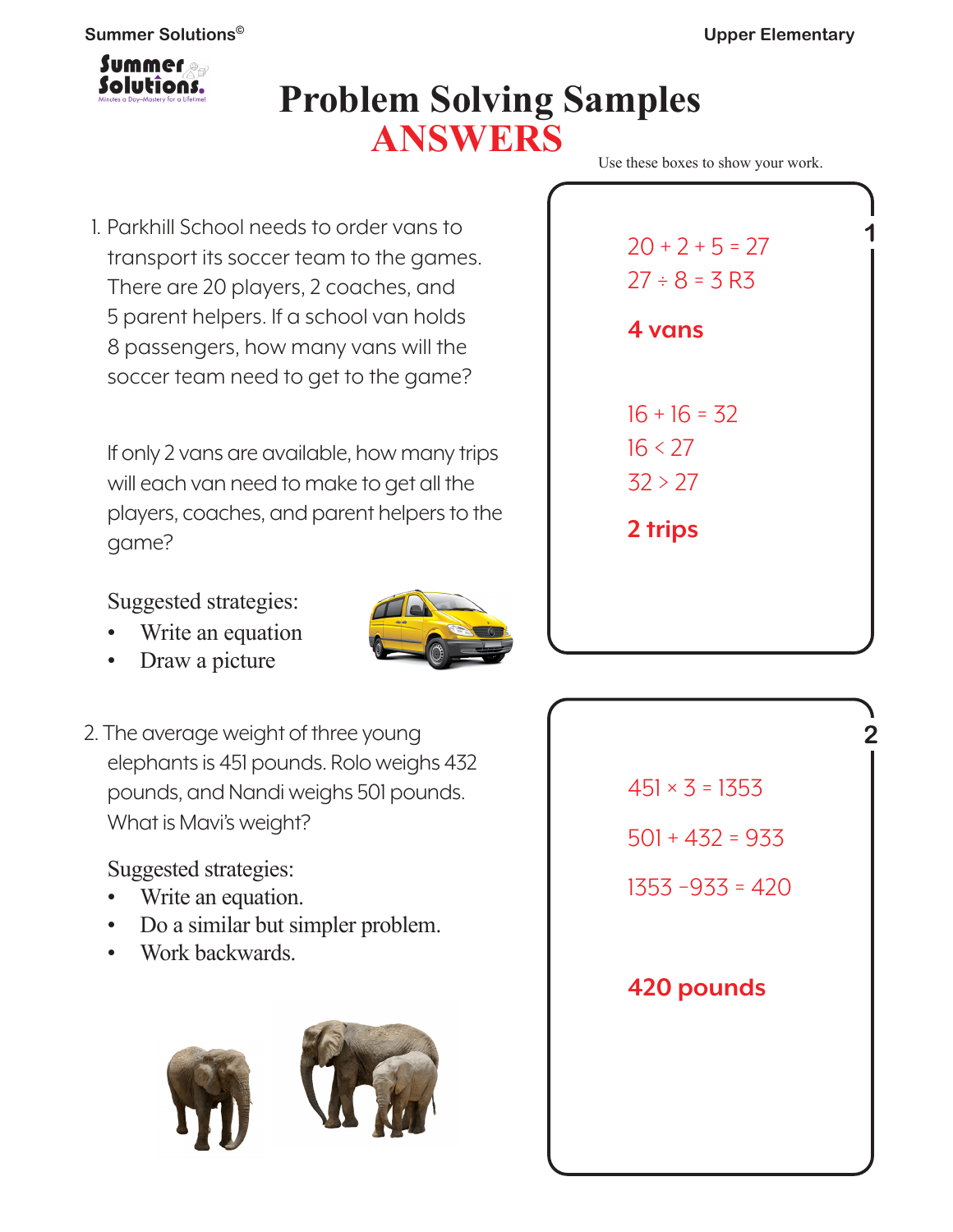

3. I'm thinking of two numbers whose sum is 15 and whose product is 56. What are the two numbers?

Suggested strategies:

- Guess and check.
- Write an equation.
- Do a similar but simpler problem.
- Work backwards.
- 4. I'm thinking of two numbers whose sum is 29 and whose product is 100. What are the two numbers?

Suggested strategies:

- Guess and check.
- Write an equation.
- Do a similar but simpler problem.
- Work backwards.
- 5. I'm thinking of two numbers whose sum is 13 and whose product is 42. What are the two numbers?

Suggested strategies:

- Guess and check.
- Write an equation.
- Do a similar but simpler problem.
- Work backwards.





 $4 \times 25 = 100$ 

**4, 25**



Use these boxes to show your work.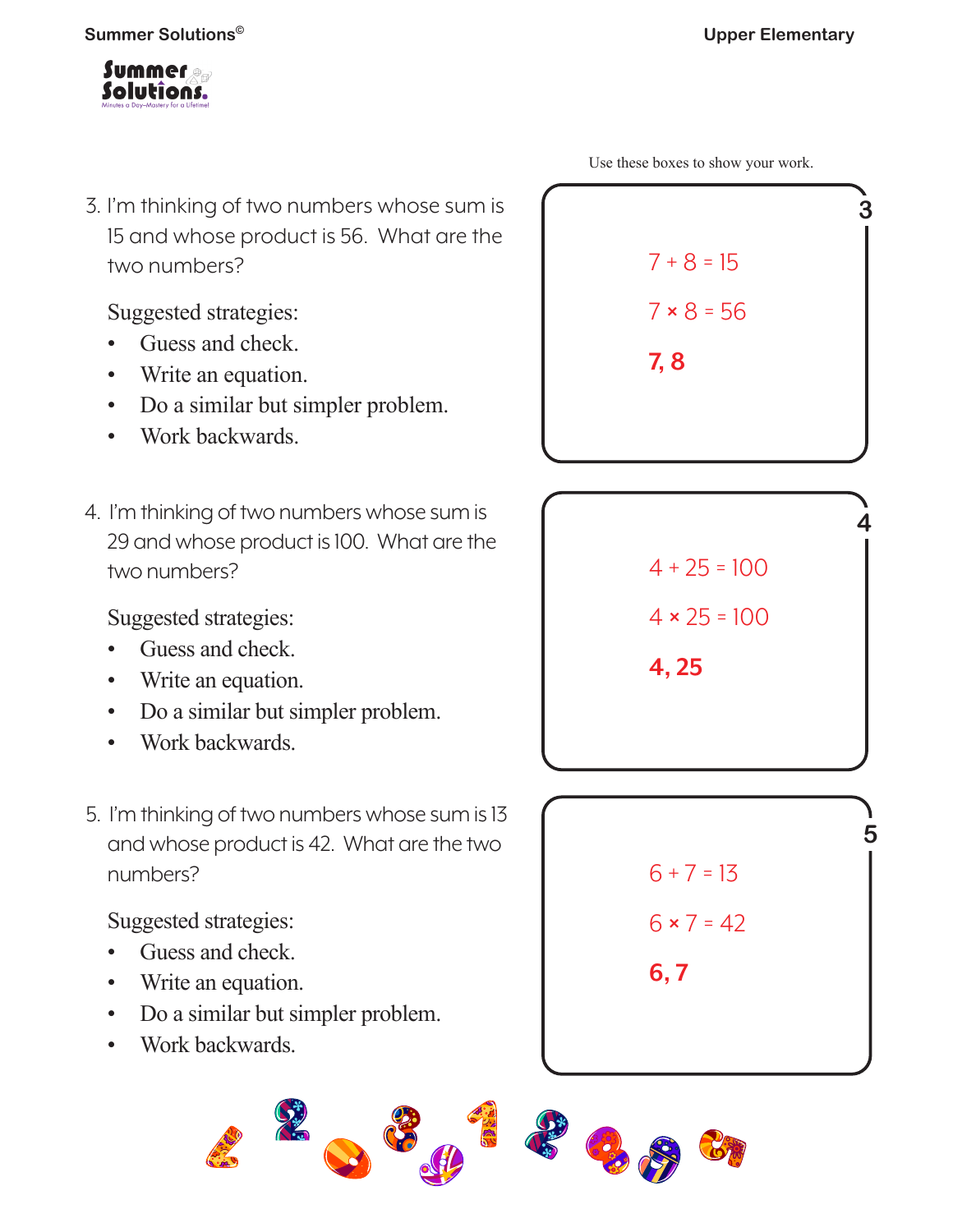

6. The fence around a rectangular field has a perimeter of 32 feet. The width of the field is 7 feet. Find the length of the field and the area of the field.

Suggested strategies:

- Guess and check.
- Write an equation.
- Do a similar but simpler problem.
- Work backwards.
- 7. Grandma Macy has seven coins in her purse. She has twice as many dimes as quarters. She has 57 cents. What are the coins in Grandma Macy's purse?

Suggested strategies:

- Draw a picture.
- Make a model.
- Guess and check.
- 8. Pearl has 75 cents. She has exactly 2 quarters. Show all the different coin combinations she can have. Suggested strategies:
	- Make an organized list.

**Answers may vary. Example:** 

- Make a model.
- Find a pattern

| Quarter                 | <b>Dime</b>    | <b>Nickel</b>           | <b>Penny</b> |
|-------------------------|----------------|-------------------------|--------------|
| $\overline{2}$          |                |                         | 25           |
| $\overline{2}$          |                |                         | 20           |
| $\overline{\mathbf{2}}$ |                | $\overline{2}$          | 15           |
| $\overline{2}$          |                |                         | 15           |
| $\overline{2}$          |                | 3                       | 10           |
| $\overline{2}$          |                |                         | 10           |
| $\overline{2}$          | $\overline{2}$ |                         | 5            |
| $\overline{2}$          |                | $\overline{2}$          | 5            |
| $\overline{2}$          |                | $\overline{\mathbf{3}}$ |              |
| $\overline{2}$          | $\overline{2}$ |                         |              |
|                         |                |                         |              |



| one quarter |  |
|-------------|--|
| two dimes   |  |
| two nickels |  |
| two pennies |  |



**8**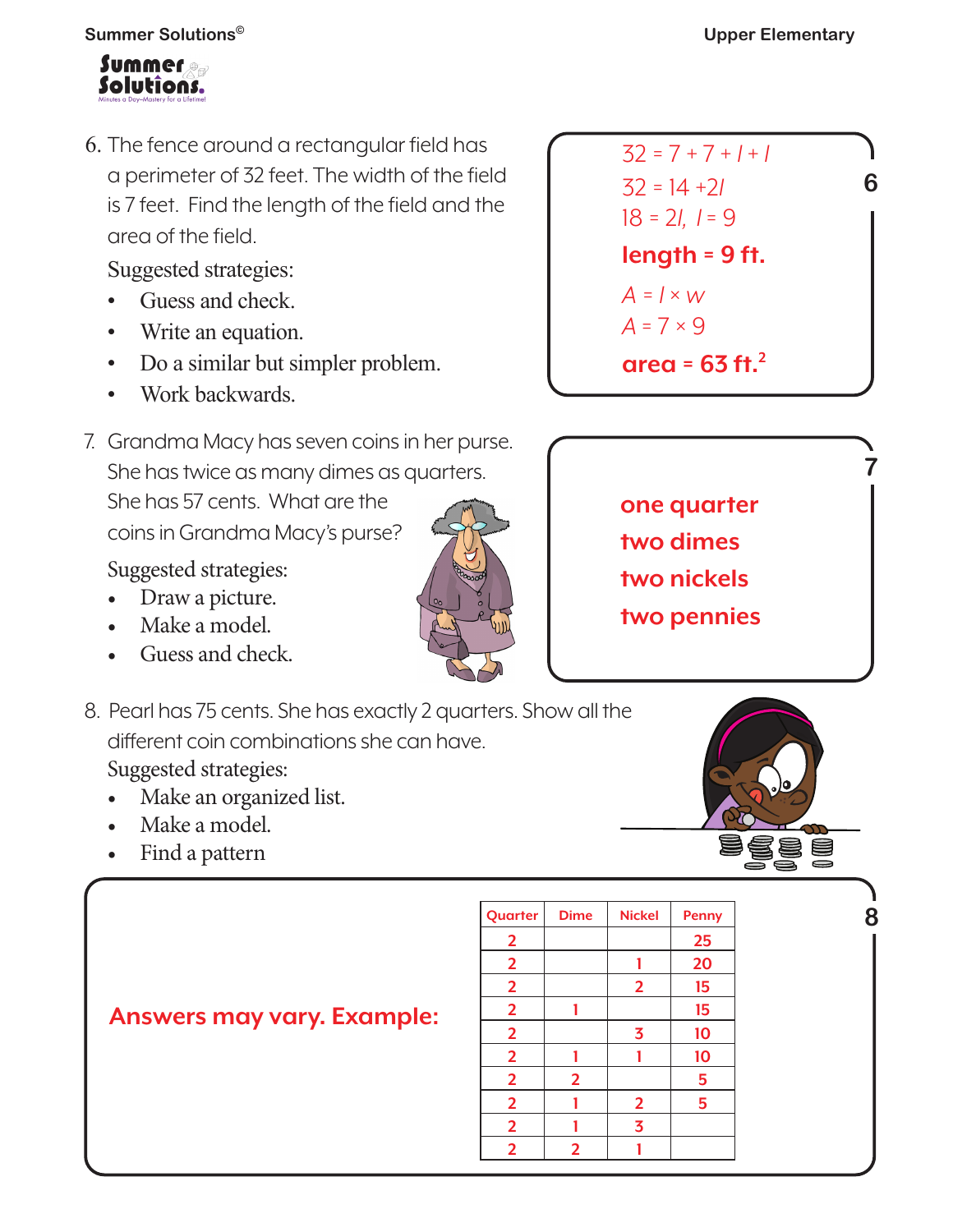**9**



9. Joy is taking care of the plants at her neighbor's house for two weeks. The lily needs to be watered every third day; the violet needs to be watered every fourth day, and the spider plant needs to be watered every sixth day. Eventually, all the plants will be watered on the same day On which day will that happen?

Suggested strategies:

- Make an organized list.
- Make a model.
- Find a pattern



**All the plants will be watered on day 12.**



10. Billy, Carol, Devon, and Ethan met at the bowling alley. Each shook hands with the others. How many handshakes were exchanged?

Suggested strategies:

- Draw a diagram. (Each handshake scenario makes a different geometric design.)
- Act it out.
- Find a pattern.
- Write an equation.